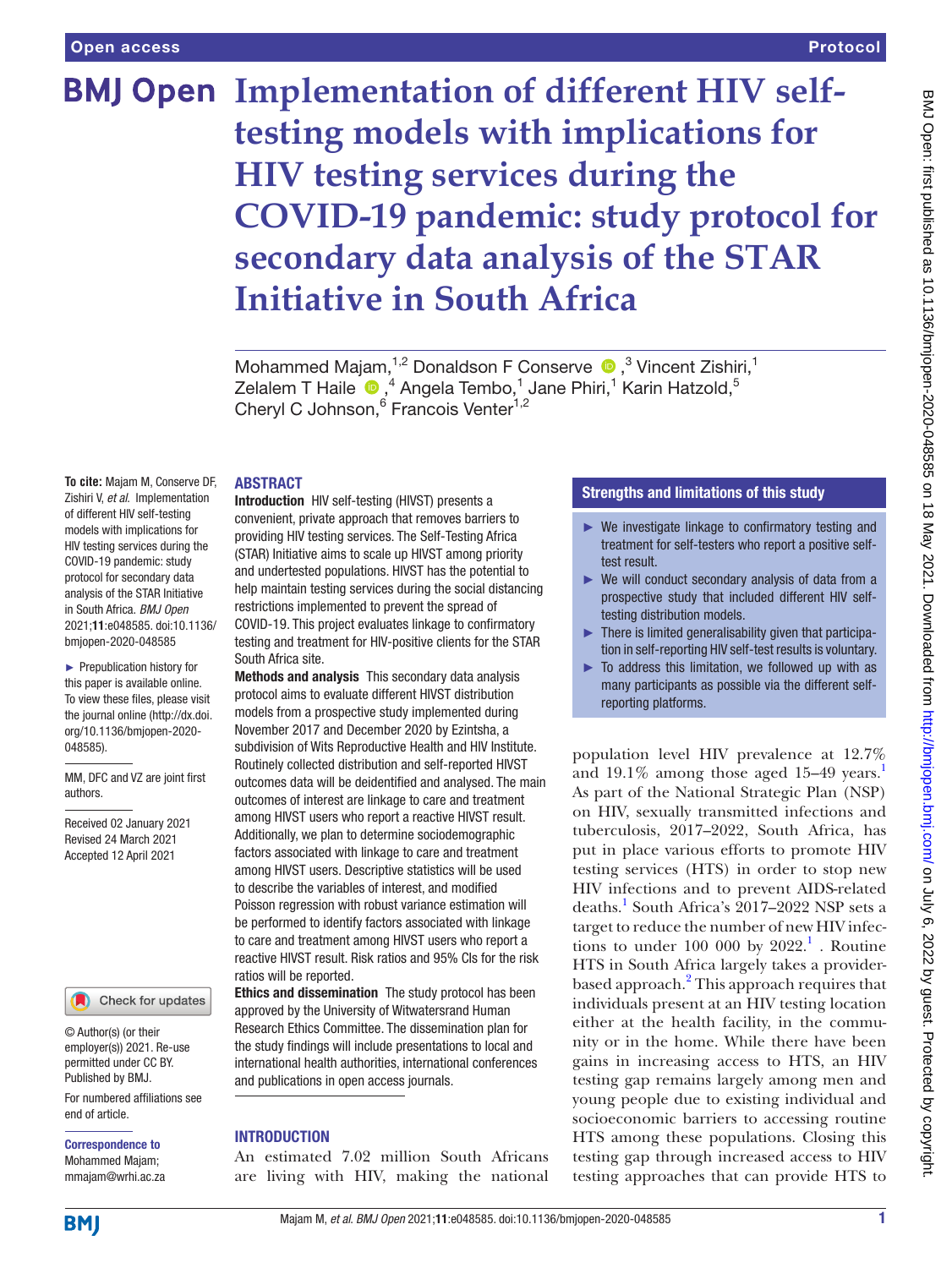these undertested populations will be critical to achieve the Joint United Nations Programme on HIV/AIDS '95-95-95' goals.<sup>3</sup> However, there are new barriers to facility-based HTS in South Africa and elsewhere due to the implementation of quarantine, social distancing and other restrictions to prevent the spread of COVID-19.[4 5](#page-6-3) HIV self-testing (HIVST) is a relatively new approach that provides an opportunity to reach, test, and diagnose or prevent infection among populations who were previously considered unreachable even during the COVID-19 pandemic due to the ability of people to self-test at home or in the facility while practising social distancing. $6-8$ 

The World Health Organization (WHO) recommends HIVST as an additional approach to providing HTS that could help with closing this testing gap by increasing access and acceptability for HIV testing.<sup>[2](#page-6-1)</sup> HIVST presents a private and convenient and confidential approach to providing HTS that removes some of the barriers to routine HTS by allowing people to collect their sample and to receive their results in the privacy of their home without interacting with a healthcare professional. $6$ HIVST also has the potential to reduce costs and to save time for the health delivery system and the end user by triaging out the negative patients.<sup>[6](#page-6-4)</sup> HIVST kits are already available for purchase over the counter in several countries, including the USA, the UK, France, South Africa and Kenya, and have recently been introduced in the public sector in Malawi, Zambia and Zimbabwe.<sup>9</sup> Since December 2016, the WHO has provided guidelines to facilitate HIVST inclusion in national policies.<sup>6</sup> National HIV programmes worldwide have been requested to adapt policy and programme documents, including algorithms and training materials, to fully accommodate  $HIVST^6$  $HIVST^6$ . Consequently, the number of countries with supportive HIVST policies has grown rapidly to 77, with at least 38 countries currently implementing  $HIVST$ <sup>[10](#page-6-6)</sup> To support the use of HIVST in South Africa, guidelines for HIVST implementation were issued by the National Department of Health (NDOH) in February 2018.

## Self-Testing Africa (STAR) Initiative in South Africa

Despite the efforts to include HIVST in national policies, the market for HIVST was virtually non-existent in South Africa and other low-income and middle-income countries (LMICs) prior to the implementation of the HIV STAR Initiative.<sup>[11](#page-6-7)</sup> Key challenges to the development of a healthy HIVST market notably included limited evidence on the public health impact and cost-effectiveness of HIVST, uncertain levels of consumer demand and concerns about potential social harms among others.<sup>[11](#page-6-7)</sup> In response, Unitaid funded the STAR Initiative to establish evidence for HIVST safety, acceptability, feasibility and scalability. The STAR Initiative seeks to accelerate access to HIVST in LMICs by creating an enabling environment with regard to HIVST policies, generating diverse demand through multiple distribution channels adapted to the needs of priority populations and creating advocacy for additional financing, as well as accelerating market

entry for suppliers at affordable and sustainable prices.<sup>[11](#page-6-7)</sup> The STAR Initiative has three phases, and the collaborators include the WHO, Population Services International and a consortium of partners, including London School of Hygiene and Tropical Medicine, Liverpool School of Tropical Medicine, University College London, Society for Family Health and the Wits Reproductive Health and HIV Institute (Wits RHI) in South Africa.<sup>11</sup> Phase I of the STAR Initiative was implemented in Malawi, Zambia and Zimbabwe (2015–2017) and demonstrated that HIVST can be used accurately, is widely accepted when offered through community, health facility-based and partnerdelivered distribution models, $^{12}$   $^{13}$  and importantly increases uptake of HIV testing among men, including among male partners of pregnant or postpartum women, adolescents, and vulnerable and key populations that do not otherwise use conventional testing services.<sup>14</sup> Building on these promising findings, STAR phase II was expanded to three new Southern African countries—South Africa, Swaziland and Lesotho—to introduce and inform HIVST scale-up $^{15}$ <sup>16</sup> by establishing sustainable systems for HIVST delivery, linkage to confirmatory HIV testing, prevention and treatment services.<sup>16</sup> The new countries included in phase II represent three of the worst HIV epidemics in the world. STAR phase III, which was launched in 2020, included Cameroon, India, Indonesia, Mozambique, Nigeria, Tanzania, and Uganda to provide technical support for HIVST introduction and help pave the way for larger investments by the Global Fund for HIVST scale-up.

Wits RHI was one of the implementing partner of the STAR Initiative in South Africa and implemented the project in Gauteng, North West, Mpumalanga and Limpopo provinces of South Africa. Approximately 1.2 million HIVST kits were distributed, primarily targeting testing men, young people and key populations. Under the Wits RHI implemented programme, HIVST was offered if recipients did not know their current HIV status or received an HIV-negative result in the last HIV test taken >3 months ago. HIVST was not offered if the recipient was below the age of 12 or known HIV positive or if there was an identified risk of social harm, such as suicidal thoughts, gender-based violence or coerced testing.

This secondary data analysis protocol aims to evaluate different HIVST distribution models from a prospective HIVST study implemented in South Africa. The main outcomes of interest are linkage to care and treatment among HIVST users who reported a reactive HIVST result by examining the proportion of HIVST recipients who reported a reactive HIVST result and sought HIV confirmatory testing and entry into care among clients who received HIVST kits via the different distribution approaches implemented under the STAR Initiative in South Africa.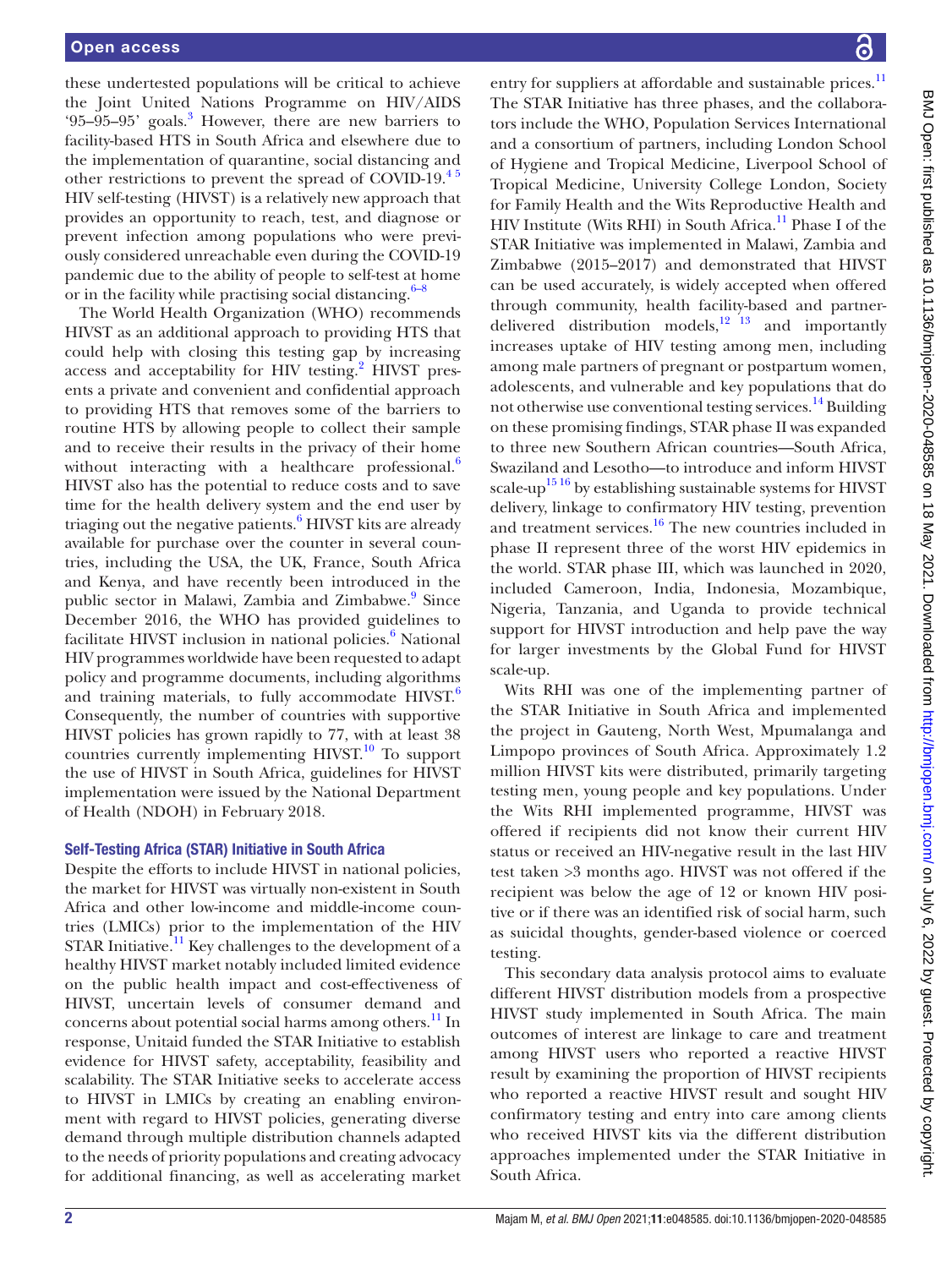METHODS AND ANALYSIS

# Study design The study is a secondary analysis of routinely collected programme data from a prospective study aims at evaluating different HIVST distribution models implemented during November 2017 and December 2020 by Ezintsha, a subdivision of Wits RHI (see Data collection section). The different models implemented by Wits RHI are

based on the NDOH HIV Self Screening Guidelines and are presented in [table](#page-3-0) 1. Briefly, the models included community-based, public sector facility, key population and private sector targeted distribution. Each model had different channels and implementation strategies.

# Data collection

During HIVST distribution, recipients' age, gender, HIV testing frequency, as well as partner demographics were collected. Recipients were issued a barcode sticker that accompanies the HIVST kits. Duplicate barcodes were attached to the partner's HIVST kit(s) when provided. This barcode number was entered onto the participant's distribution data collection form and was used as the unique identifier for recipients and their associated HIVST kits issued. At distribution, HIVST recipients were also informed of the available options for support with testing, linkage to care as well as self-reported follow-up. Consent was sought from recipients for follow-up through one of the four self-reporting platforms offered on the project: telephonic, interactive voice response (IVR), Progressive WebApp (PWA) or WhatsApp messaging (business version). The different self-reporting platforms were offered to provide participants the ability to choose the option that may work best for them and inform which options will be included in the national HIVST policy to support the scale-up of HIVST and to help collect HIVST use and results data nationally. A standardised follow-up questionnaire was administered to consenting HIV selftesters and collected responses on the following: did you use the test? what was the HIV self-test result? did you request confirmatory testing? did you get confirmatory testing? were you linked to care? were you initiated on antiretorvial therapy (ART)? This set of questions was standard across the four follow-up platforms.

For HIVST recipients preferring follow-up by telephone, up to three telephone calls were conducted by a trained linkage officer at 2, 4 and 6 weeks post-distribution to obtain responses on the aforementioned described set of questions. IVR is an automated telephone system that interacts through short messages and calls with HIVST recipients to confidentially self-report their results. The first automated reminder SMS message to use and selfreport HIVST results was sent within 24 hours following distribution. A second short message was sent on day 3 (SMS 2). If reporting had not been done at these two interactions, the IVR system automatically called the participant on day 7 to self-report results. Recipients also had the option to make an inbound call to the platform for support and self-reporting at any time postdistribution.

PWA is a mobile phone-based tool to support participants through self-testing and eventual confirmatory testing. It is accessible as a mobile site but is also downloadable to a phone, where the full site contents can be cached for offline browsing. Users that selected the web app received an SMS 24 hours following distribution, which provided them with a free URL link to access the PWA for registration on the application. Once subscribed, participants were able to access the website link and to self-report their results.

The Chatbot on a WhatsApp for business platform allowed users to send text and voice messages, make voice and video calls, and share images, documents, user locations and other media. HIVST recipients who selected follow-up and linkage support via the WhatsApp platform received a WhatsApp message 24 hours following distribution to confirm subscription. Once subscribed, participants were able to access the platform, which included terms and conditions, assistance through self-testing process and ultimately self-reporting of their results.

We will merge routinely collected programme distribution and HIVST users' self-reported data. The survey responses were captured and linked to HIVST recipients' distribution data via telephone number and barcode onto the project database. Data captured into project database were access controlled and regularly checked for quality, including data reconciliations and a data verification.

# Statistical analysis

Data for the secondary analysis will be deidentified and the analysis will be conducted between April and July 2021. Continuous variables will be expressed as means (±SD) or median and IQR as appropriate. Frequencies and proportions will be used to describe categorical variables. Binomial test will be used to determine whether the proportion of linkage to care and receipt of treatment among HIVST users equal to a prespecified proportion based on a recently published South Africa HIVST study.<sup>[17](#page-6-12)</sup> Differences in the proportions of linkage to care and receipt of treatment among HIVST users by distribution modality and other sociodemographic characteristics will be assessed using  $\chi^2$  test or Fisher's exact test, as appropriate. Unadjusted and multivariable adjusted relative risks of linkage to care and receipt of treatment among HIVST will be calculated using modified Poisson regression with robust variance estimation. Risk ratios and 95% CIs for the risk ratios will be reported. A two-tailed p value of <0.05 will be considered statistically significant. All analyses will be performed using STATA and SAS V.9.4.

## Handling missing data

Missing data will be handled using multiple imputation, which will ensure that as minimal as possible incomplete data are dropped. We will create numerous data sets containing different estimates of the missing values maintaining key identifying variables such as age, gender, testing frequency and distribution location, as well as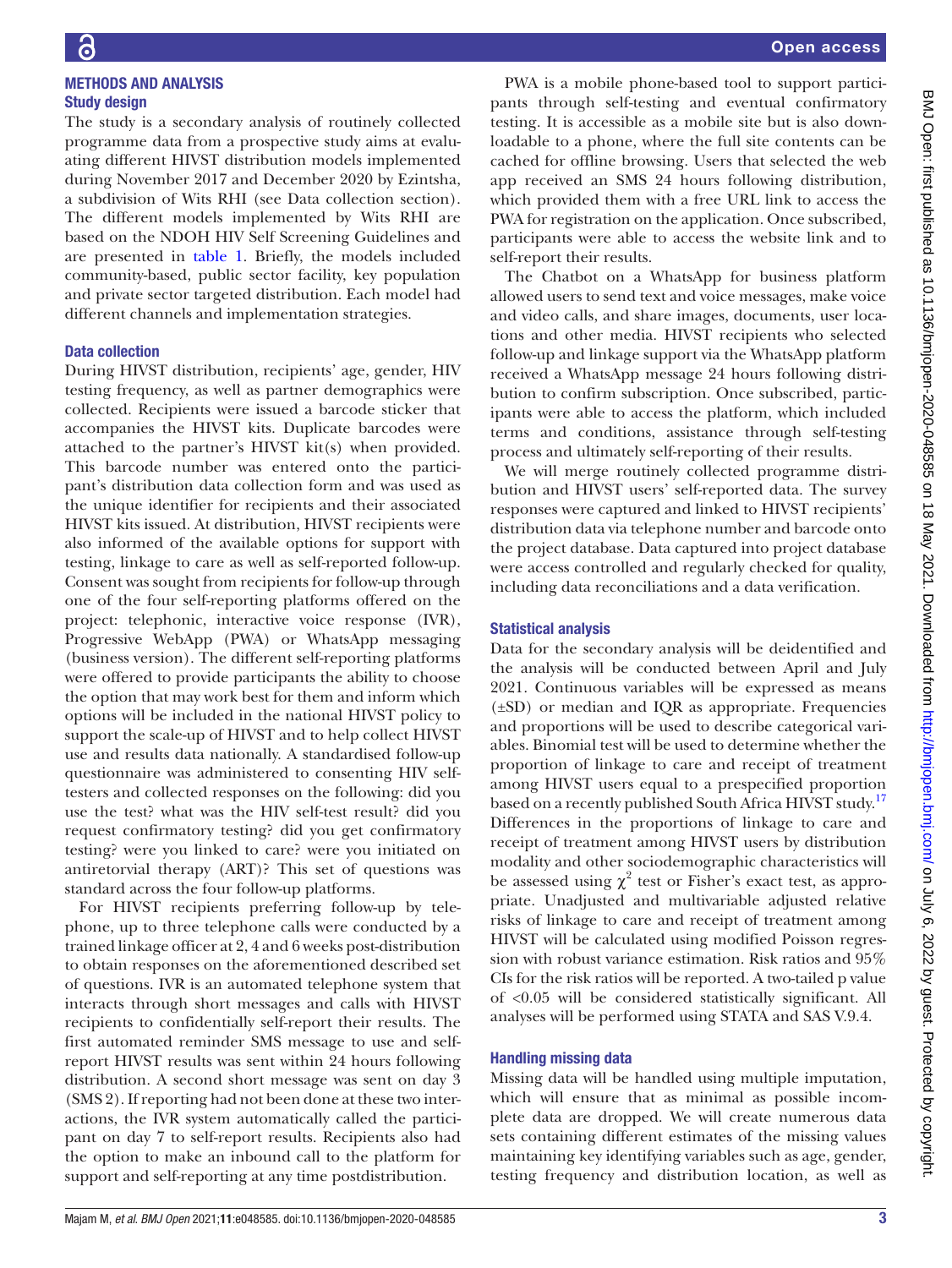<span id="page-3-0"></span>

| HIV self-testing distribution models implemented by Wits RHI/Ezintsha<br>Table 1 |                                   |                                                                                                                                                                                                                                                                                                                                                                                                                                                                                                                                                                                                                                                                                                                                                                                                                                                                                                                                                                                                |  |
|----------------------------------------------------------------------------------|-----------------------------------|------------------------------------------------------------------------------------------------------------------------------------------------------------------------------------------------------------------------------------------------------------------------------------------------------------------------------------------------------------------------------------------------------------------------------------------------------------------------------------------------------------------------------------------------------------------------------------------------------------------------------------------------------------------------------------------------------------------------------------------------------------------------------------------------------------------------------------------------------------------------------------------------------------------------------------------------------------------------------------------------|--|
| <b>Model</b>                                                                     | <b>Modality</b>                   | <b>Description</b>                                                                                                                                                                                                                                                                                                                                                                                                                                                                                                                                                                                                                                                                                                                                                                                                                                                                                                                                                                             |  |
| Community-based<br>distribution                                                  | Hotspots                          | HIVST was offered to high-risk populations at hotspots through fixed pop-up sites.<br>Hotspots include high foot traffic areas such as busy walkways or shopping centres.<br>After a peer educator provided a demonstration on how to use HIVST kits, clients were<br>provided with a choice to take a kit home or to use it onsite either on their own or with<br>the assistance of the distributor. Clients opting to test onsite were given an opportunity<br>to confirm reactive results. All women and men who indicated having a male partner were<br>offered an HIVST test kit for their partners. 5% of consenting primary recipients of HIVST<br>were telephonically followed up for outcomes of HIVST use, result, linkage to care and<br>uptake of ART. From November 2019, all consenting clients were offered a choice to self-<br>report their outcomes using one of the three mhealth platforms, specifically, WebApp,<br>WhatsApp or on the interactive voice response system. |  |
|                                                                                  | Transport hub                     | The description of this modality is the same as the community-based hotspot modality,<br>with a specific focus on distribution in transport hubs, including taxi ranks and train<br>stations.                                                                                                                                                                                                                                                                                                                                                                                                                                                                                                                                                                                                                                                                                                                                                                                                  |  |
|                                                                                  | Door-to-door                      | Within a specific mapped community or geographical location, peer educators and/<br>or trained counsellors move from one household to another and offer HIVST to eligible<br>clients residing there. Clients were offered HIVST with the option of either being directly<br>assisted (in the presence of a healthcare provider) or unassisted. Clients who self-report<br>reactive results were offered the option to confirm their results onsite. All women and<br>men who had male partners were offered oral HIVST tests for their partners. To collect<br>information on outcomes of HIVST use, result, linkage to care and uptake of ART, peer<br>educators went back to the residences of all consenting clients.                                                                                                                                                                                                                                                                       |  |
|                                                                                  | <b>Integrated HTS</b><br>(mobile) | This modality involved the integration of HIVST into existing mobile HIV testing activities.<br>Clients were offered a choice between HIVST onsite or RDT with a counsellor. HIVST<br>kits were distributed to individual clients after a demonstration of how to use them.<br>Clients who opted for HIVST were only offered onsite testing with the option to confirm<br>a reactive HIVST result immediately. Clients who confirmed reactive were referred to<br>nearby health facilities for ART initiation. To collect information on outcomes of linkage<br>to care and uptake of ART, linkage officers checked ART registers of referral health<br>facilities. Integration of HIVST into mobile HTS did not displace traditional blood-based<br>RDT uptake but provided a screening option of increased yield and efficiency for triaging<br>clients for further managed healthcare.                                                                                                      |  |
| Key population<br>distribution                                                   | Sex worker                        | This modality was implemented alongside the Wits RHI sex worker programme, which<br>provides various health services to sex workers at static sex worker clinics and at<br>outreach sites. Sex workers were offered up to five HIVST kits to take for their network,<br>which would either be their non-client sexual partners, their clients, other sex workers not<br>accessing HTS or a member of the family or friend considered by the sex worker to be at<br>high risk of HIV. This modality was intended to be a secondary only distribution modality;<br>however, sex workers could use one kit for themselves if they needed to test themselves<br>together with one of their recipients. All consenting sex workers were telephonically<br>followed up to determine the usage, linkage to care and ART initiation status of their<br>networks.                                                                                                                                       |  |
| Public sector facility<br>distribution                                           | Outpatient<br>department          | Within the hospital outpatient waiting areas, peer educators created awareness and<br>provided information on both traditional RDT and HIVST. Clients were then offered the<br>choice between testing themselves onsite using either a blood or oral-based HIVST<br>test inside a provided cubicle or having RDT with a counsellor. HIVST reactive clients<br>were provided with the opportunity to confirm their results and to be initiated on<br>ART immediately. Offering HIVST alongside traditional rapid testing in the outpatient<br>departments provides clients with not only a choice but also a triage system whereby<br>testers who screen non-reactive using HIVST may exit, allowing counsellors and nurses<br>offering rapid testing enough time to focus on likely reactive testers.                                                                                                                                                                                          |  |
| Private sector facility GP practice and<br>distribution                          | nurse-led clinics                 | Clients attending health services at GP practices or nurse-led Unjani clinics were offered<br>HIV testing using HIVST during their consultation. After a demonstration was provided by<br>the consulting clinician, clients were offered a private testing space within the facility to<br>test themselves and were asked to self-report their result. Confirmatory testing and ART<br>initiation were available onsite. All clients who self-report a reactive result were offered an<br>HIVST test to take home for their partners.                                                                                                                                                                                                                                                                                                                                                                                                                                                          |  |

Continued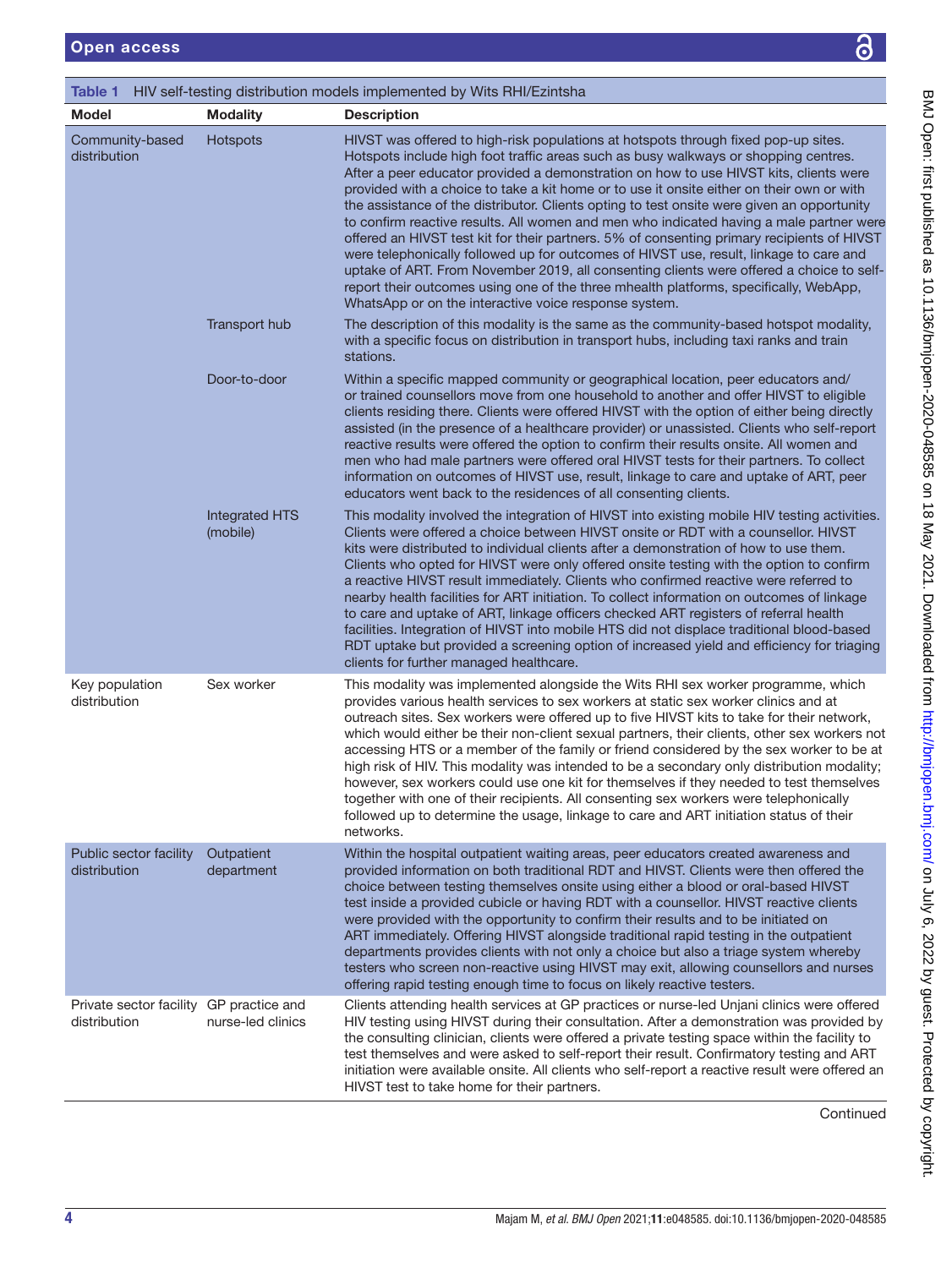| Continued<br><b>Table 1</b>     |                 |                                                                                                                                                                                                                                                                                                                                                                                                                                                                                                                                                                                                                                                                                                                                                                                                                                                                     |  |
|---------------------------------|-----------------|---------------------------------------------------------------------------------------------------------------------------------------------------------------------------------------------------------------------------------------------------------------------------------------------------------------------------------------------------------------------------------------------------------------------------------------------------------------------------------------------------------------------------------------------------------------------------------------------------------------------------------------------------------------------------------------------------------------------------------------------------------------------------------------------------------------------------------------------------------------------|--|
| <b>Model</b>                    | <b>Modality</b> | <b>Description</b>                                                                                                                                                                                                                                                                                                                                                                                                                                                                                                                                                                                                                                                                                                                                                                                                                                                  |  |
| Private sector<br>distribution  | Pharmacy        | Pharmacists and pharmacist assistants at private pharmacies offered HIVST to adult<br>clients, 17 and older seeking services that might suggest HIV risk, including emergency<br>contraceptive, treatment for sexually transmitted infections, condoms, lubricants, sexual<br>performance enhancers, etc. After a demonstration is offered, clients can choose to<br>either test onsite on their own or take the kit home. Clients who chose to test onsite<br>were given an opportunity to self-report their result to the pharmacist or the pharmacist<br>assistant. All who self-report a reactive result were offered onsite confirmatory testing<br>when available. All women and men who have male partners were offered oral HIVST<br>tests for their partners. Clients were offered mHealth platforms to self-report on use,<br>result and linkage to care. |  |
|                                 | Workplace       | This involved distribution of HIVST in formal workplaces with a focus on mining,<br>manufacturing, construction, petroleum, agriculture and security sectors. Employees<br>were offered an HIVST test kit to take home. All female employees were offered an HIVST<br>kit for their male partners. 5% of the sample of primary consenting recipients of HIVST<br>was telephonically followed up to obtain information on HIVST usage, result, linkage<br>to care and ART initiation. Beginning August 2019, clients were also offered mHealth<br>platforms to self-report on use, result and linkage to care.                                                                                                                                                                                                                                                       |  |
| Secondary-based<br>distribution | Antenatal       | After a demonstration and social harm assessment, all first visit antenatal attendees<br>were offered HIVST to take home to support testing their sexual partners. The HIVST<br>modality was not intended to replace facility based RDT testing but support testing<br>of male partners. Women could take HIVST kit for herself to support home disclosure.<br>Consenting women were followed up by telephone or at next visit to acquire information<br>on whether HIVST had been used by partner(s) and for test result and linkage data.                                                                                                                                                                                                                                                                                                                         |  |
|                                 | Index testing   | HIVST is offered to newly diagnosed HIV-positive clients (ART clinic) to facilitate partner<br>notification. Telephonic follow-up of HIV-positive index to ascertain index partner<br>uptake of HIVST, linkage of positive sexual partner to confirmative testing and treatment<br>initiation.                                                                                                                                                                                                                                                                                                                                                                                                                                                                                                                                                                      |  |

GP, general practitioner; HIVSS, HIV self-screening; HTS, HIV testing service; mHealth, mobile health; RDT, rapid diagnostic testing; Wits RHI, Wits Reproductive Health and HIV Institute.

distribution model. Imputed data will be pooled into a study data set for analysis.

## Patient and public involvement

This study will not involve patients as it is a secondary analysis of routine programme data. HIVST recipients will not be involved in the development of research questions this study. However, findings from preference, usability and acceptability studies from STAR phase II will inform design of distribution approaches in the future . Wits RHI's community advisory commitees on adolescents, treatments, and prevention together with local community advisory boards provided ongoing guidance towards appropriate processes and procedures for implementation HIVST distribution and follow-up, particularly among adolescents and men for community-based distribution models. We plan to share the findings from this study through reports and presentations at local and international conferences. In addition, we will submit articles for publication to peer reviewed journals for wider visibility and use of the findings.

## Beneficiaries and target audiences

The study findings will contribute to the existing and growing body of evidence on the acceptability and efficacy of deploying HIVST and digital self-reporting and linkage to care platforms to reduce mortality and

morbidity from HIV among men, key populations and adolescent boys and girls in South Africa. The project is of interest to a range of audiences, including academic and non-academic practitioners, community gate keepers for public health programmes targeting men and young people, HIV programme implementers, governments and public health funding organisations. A description of the primary and secondary outcomes of this study will help to identify distribution models for government and other funders to invest in scaling up of effective HIVST models. In addition, potential gaps in the implementation approaches and generalised lessons learnt can be drawn and inferred in future HIV programming for similar settings and target populations.

## Limitations

Our analysis plan could have limitations as follows. First, limited generalisability of the findings, given participation in self-reporting, is voluntary and not randomised. We recognise a high proportion of self-reporting a strong determinant of generalisability of the findings; therefore, we aimed to follow up as far as possible all consenting clients with as many as three reminders/engagement opportunities presented via the different self-reporting platforms. Second, we are prone to validity and reliability of secondary data, particularly where data are incomplete.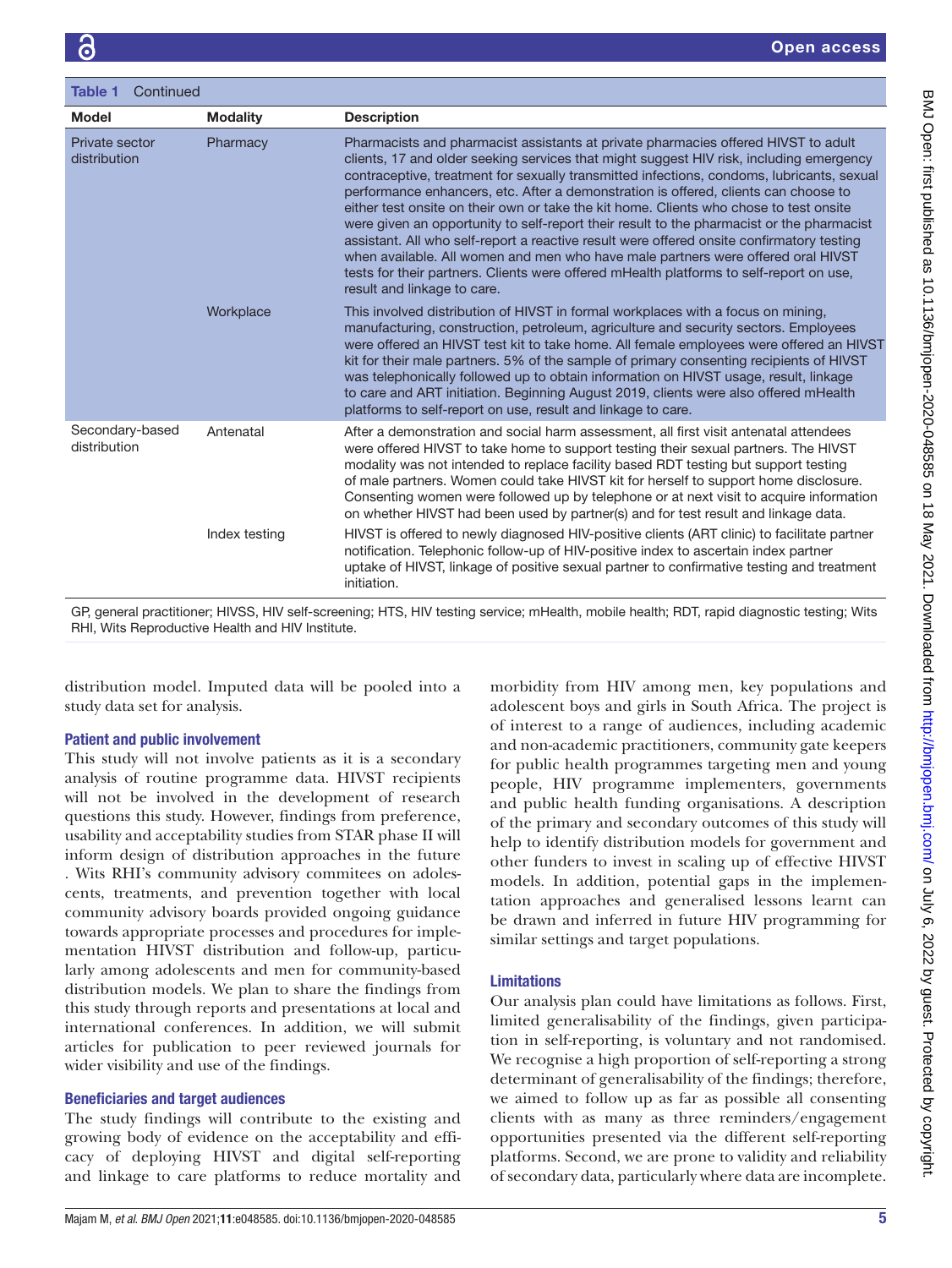### Open access

The project monitoring and evaluation team aims to ensure the completeness of data. In addition, analysis will be conducted on pooled imputed data sets to ensure that as minimal as possible incomplete data are dropped. Third, we acknowledge that both obtaining and reporting HIV test results are open to social desirability and nonresponse biases. The project provided self-reporting options to HIVST recipients and ensured anonymous reporting of HIVST use and results data. Fourth, while the analyses will provide results on the outcome for the different distribution modalities, the larger focus of the project and results are to provide preliminary evidence to create a supportive environment for the introduction and integration of HIVST in national policies, strategies, plans and regulations at the country level. Thus, the focus is less about comparison between different distribution modalities and more about piloting different implementation strategies to collect preliminary data to inform national policies, selection, adaptation, and scaling up of different HIVST delivery and linkage models for different populations.

## **DISCUSSION**

HIVST has been recommended by the WHO and several studies have demonstrated the its acceptability, feasibility and effectiveness. $2^6$  However, there is limited evidence from implementation science research to provide guidance on how to scale up HIVST in LMICs for different hard to reach groups. The STAR Initiative aims to fill this gap, and the proposed secondary data will be a crucial step in generating the evidence needed to determine preliminary public health outcomes of HIVST in South Africa.<sup>11</sup> In addition, given the restrictions that COVID-19 has caused on HTS due to lockdown and social distancing requirements,  $5^{18}$  the findings of this study are crucial to inform the implementation and expansion of HIVST in order to sustain HIV testing in a safe and socially distant manner that can help reduce exposure to SARS-CoV-2. The different platforms for HIVST delivery evaluated in this study support the call for scaling up of HIVST during COVID-19 using a variety of strategies to ensure safe and appropriate delivery of HIVST and ongoing HTS.<sup>[7](#page-6-14)</sup> Beyond the aforementioned implications, the findings will identify which distribution channels work best and should be adopted by the NDOH and included in the national HIVST policy as well as be incorporated in future WHO HIVST implementation guidelines to support national HIVST implementation plans.<sup>16</sup>

The Wits RHI STAR programme was implemented according to South Africa's national HIV self-screening guidelines. All clients voluntarily received the HIVST kits and consented to follow-up prior to the individuals' participation in the self-reporting surveys. Refusal of HIVST offer or consent to follow-up did not result in loss of access to any existing HTS. The follow-up surveys and secondary data analysis were approved by the University of Witwatersrand Human Research Ethics Committee

(ethics reference number 180405). The design and evaluation of the self-report platforms were approved by the University of Witwatersrand Human Research Ethics Committee ethics reference number 171113, and 180 708 for the IVR system, PWA and WhatsApp for business, respectively.

## ETHICS AND DISSEMINATION

The dissemination plan for the study findings will include presentations to local and international authorities at the NDOH, the WHO, and local and international conferences. In addition, the findings will be submitted for publications to open access journals with impact factor of >1.5 for wider visibility. To ensure that the findings help inform implementation of HIVST in areas most affected by the COVID-19 pandemic where HTS are disrupted, the findings will also be shared with community-based organisations and practitioners involved in HTS at the community level in case they do not access.

#### Author affiliations

<sup>1</sup> Ezintsha, a sub-division of Wits Reproductive Health and HIV Institute, University of Witwatersrand, Johannesburg, South Africa

<sup>2</sup>School of Clinical Medicine, Faculty of Health Sciences, University of the Witwatersrand, Johannesburg, Guateng, South Africa

<sup>3</sup>Department of Prevention and Community Health, Milken Institute School of Public Health, George Washington University, Washington, DC, USA

4 Department of Social Medicine, Ohio University Heritage College of Osteopathic Medicine, Dublin, Ohio, USA

5 Population Services International, Johannesburg, South Africa

<sup>6</sup>Global HIV, Hepatitis and STI Programmes, World Health Organization, Geneva, Switzerland

#### Twitter Zelalem T Haile [@ZT\\_Haile](https://twitter.com/ZT_Haile)

Contributors MM, DFC and VZ wrote the first draft of the manuscript. MM and FV designed the programme implementation strategies and the operational study design. MM, AT and VZ oversaw the implementation of the programme and drafted the standard operating procedures. JP oversaw data management processes. CCJ and KH provided an oversight of the programme implementation. DFC and ZTH helped revise the manuscript and address major comments from reviewers. All authors took part in the revision and reading and approved the final version of the protocol manuscript.

Funding This work was funded by the Unitaid (grant 2017–17-SFH-STAR) and the Bill & Melinda Gates Foundation (OPP1132929), the National Institute of Health (R00MH110343: awarded to DFC) and the HIV Dissemination Science Training Programme for Underrepresented Investigators (grant R25MH080665).

Disclaimer The findings and conclusions in this report are those of the authors and do not necessarily represent the views of the funder.

Competing interests None declared.

Patient and public involvement Patients and/or the public were not involved in the design, conduct, reporting or dissemination plans of this research.

Patient consent for publication Not required.

Provenance and peer review Not commissioned; externally peer reviewed.

Open access This is an open access article distributed in accordance with the Creative Commons Attribution 4.0 Unported (CC BY 4.0) license, which permits others to copy, redistribute, remix, transform and build upon this work for any purpose, provided the original work is properly cited, a link to the licence is given, and indication of whether changes were made. See: [https://creativecommons.org/](https://creativecommons.org/licenses/by/4.0/) [licenses/by/4.0/](https://creativecommons.org/licenses/by/4.0/).

## ORCID iDs

Donaldson F Conserve <http://orcid.org/0000-0001-8193-817X>